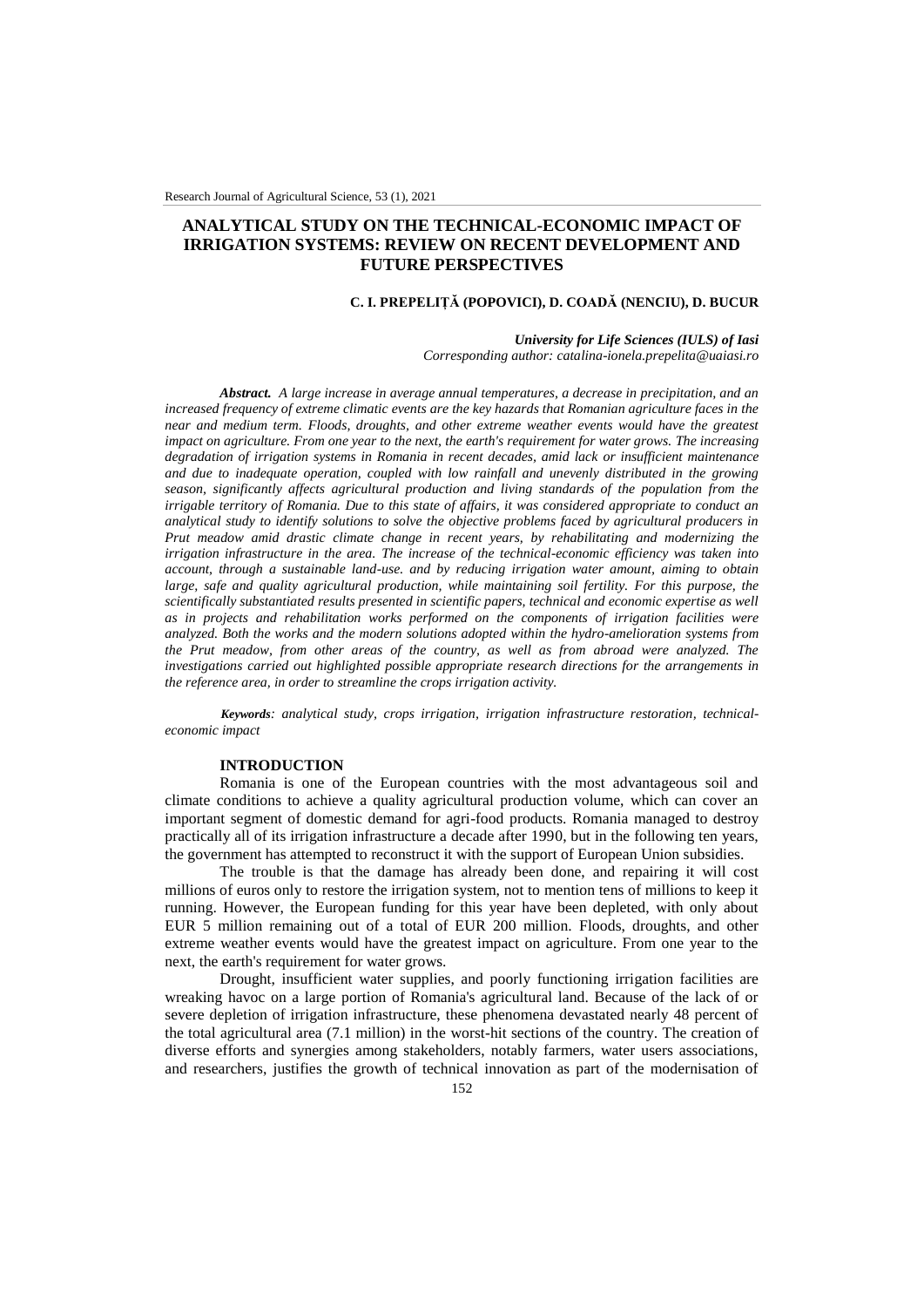irrigation districts (GONÇALVES ET AL., 2020). Irrigation water users' groups play a critical role in Romanian agriculture, and they must adapt to the new water management paradigm through technological and behavioral changes that are compatible with farmers' technical know-how and economic sustainability. As a result, improving water management, with an emphasis on water conservation and enhancing farmer revenue, is a top goal.

Despite the considerable capacity, the profitability in Romanian agriculture is still moderate, indicating a use of production factors below the level of optimal values. Through this study, on the evolution of agricultural production in Moldova area, comparing with the entire territory of the country, for the processing and interpretation of data, was used the method of comparative analysis of researched phenomena.

Depending on the available data, the comparison method was used in the analysis of the data series that covered certain time periods. It is clear that for the next period it is important to increase some measures to protect subsidies. To make extensive use of the need for irrigation, fertilization and other activities that provide a perspective on the evolution in this sphere of activity and lead to the agri-food protection and autonomy of Romania.

The objective of the paper is the research and technical-economic substantiation of technological systems for irrigation of open field crops or in protected environments (greenhouses, solariums), in the context of the evolution of the energy crisis and the increasing danger of desertification in Romania and the central area. European Union. The totality of the properties of the hydrotechnical works consists in achieving the safety of the water source, necessary for irrigations. The unclear performance of computer irrigation model technologies is not necessary for public authorities to design appropriate interventions to convey their development. The present study could help to fill the gaps in the dedicated literature, which, according to some authors, does not provide an accurate understanding of the real benefit of introducing computerized irrigation models in agriculture.

The paper is organized as follows: a review of the literature discussing how uncertainty is addressed in the agricultural economic literature, motivating the criteria used to assess the viability of new sources of information. It describes the approach of the evaluation that was adopted, through which we compare different sources of information to schedule irrigation interventions at the experimental level. Debate the main implications of the results obtained. And in conclusions on the current situation of irrigation systems.

Subsequently, the collected informations were used to develop three comparative approaches to evaluate the performance of new technology in irrigation systems rehabilitation and arrangement.

#### **RESULTS AND DISCUSSIONS**

The systemic analysis applied to the research carried out in the scientific papers specified in the bibliography, highlighted the following interpretations of the retained results, presented in summary: Large-power PV irrigation systems (PVIS) ranging from 40 kWp to 1 MWp are increasingly being introduced onto the market, according to Narvarte et al (2019), because the main technical barriers have been removed, and some real-scale demonstrators have shown cost savings of up to 80% when compared to grid electricity or diesel generators.

Figure 1 depicts the frequency of an Open-circuit voltage at Standard Test Conditions  $(V_{\text{oc}})$  bigger than this amount occurring per hour of the day in the tracker during the daylight. The majority of the incidents, as expected, occur in the morning due to the lowest cell temperature during these times. It's worth noting that for 22 modules in the coldest location (Villena), there are some days when the overvoltages persist.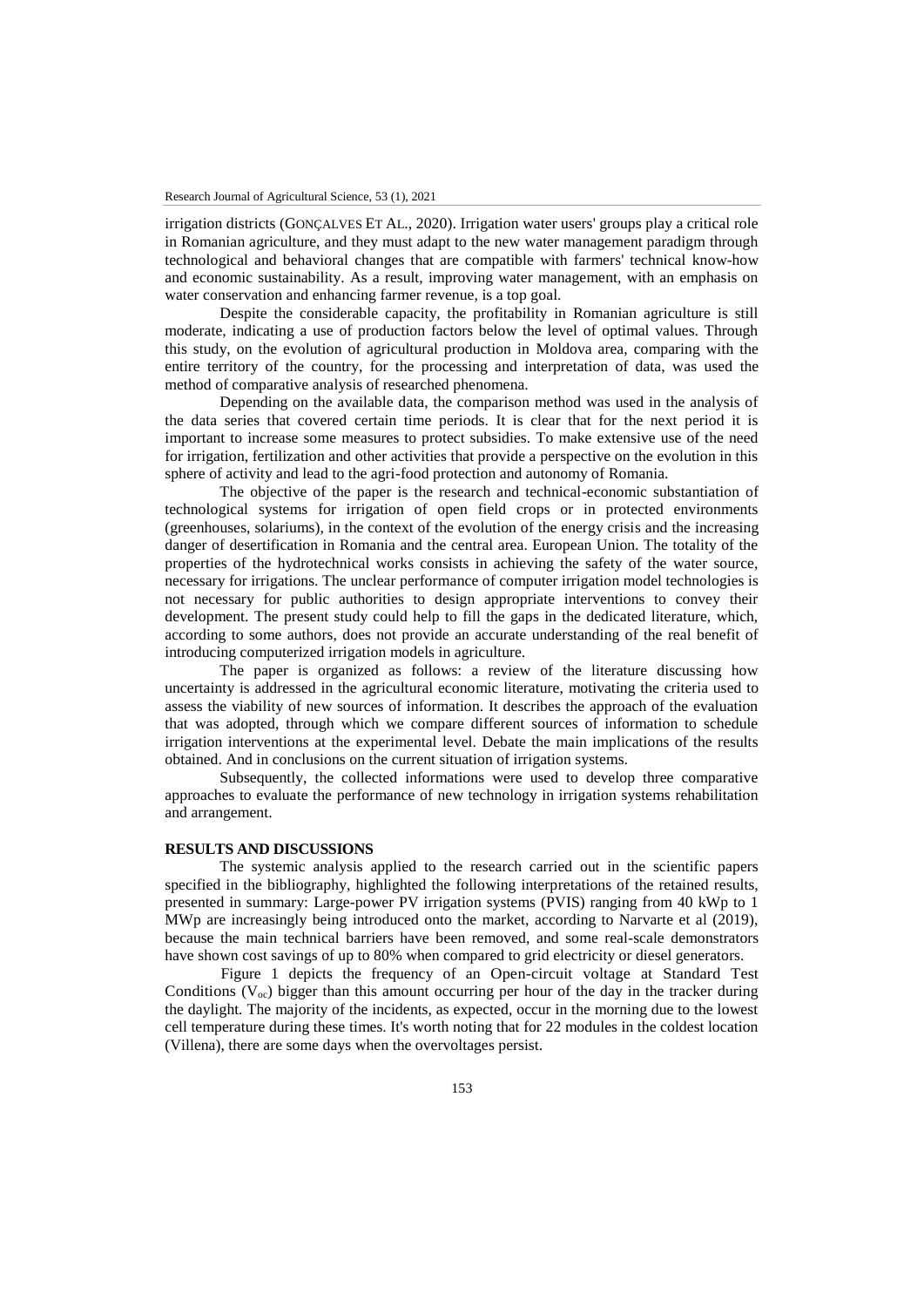Increased irrigation water efficiency is one technical solution frequently offered for reducing water constraint. Since 2000, many programs have been implemented in Romania to modernize irrigation infrastructure and generate water savings of 2,500 hm<sup>3</sup>/year while also promoting rural development. The current study employs a footprint approach to assess the implications of irrigation modernization programs in agriculture in Romania between 2005 and 2011 on land, water, energy, and carbon emissions.



Figure 1. Frequency of occurrences of hourly *V*oc > 800 V in the N-S structure

The findings reveal that the irrigated area remained steady (+0.3 percent) across the study period, despite a shift in crop patterns, with low-value non-permanent crops being replaced by high-value permanent crops. The water demand for irrigation fell by 21%, with half of this due to changes in crop patterns and a drop in the consumptive proportion (i.e., blue water footprint), and the other half due to reduced return flows associated with improved irrigation infrastructure efficiency. Changes in water demand have resulted in a gradual shift away from surface water and toward groundwater. Reduced irrigation water demand has resulted in a 13 percent reduction in water's energy footprint and a 21 percent reduction in water's carbon footprint.

Its environmental impact Water efficiency ( $m<sup>3</sup>$  consumed/ $m<sup>3</sup>$  irrigated) has increased by a factor of two. Although this has increased the energy intensity (kWh/m3) by 8%, it has also increased the energy intensity  $(kWh/m<sup>3</sup>)$  by 9%. As a result of the lowering in the emission factor of power production, the emission rate  $(KgCO<sub>2</sub>$  equivalent/m<sup>3</sup> irrigated) has fallen by 12%. Overall, irrigation modernization programs in Romania-Moldavan aria have aided the shift from a less technologically advanced and primarily reliant on surface water irrigation system to a more productive and groundwater-based one. From a resource-use standpoint, the transformation has helped to stabilize or even decrease irrigated land, as well as exceed the yearly water savings objective of  $2,500 \text{ hm}^3$ , while simultaneously increasing the sector's energy dependence. Despite the overall excellent results, other synergistic factors obscured the reported water savings, including favorable climatological circumstances at the end of the study period, which helped significantly to reducing overall irrigation water consumption. Given the increased frequency of droughts in Romania, current investments can not guarantee that the targeted water-saving targets will be met unless they are supplemented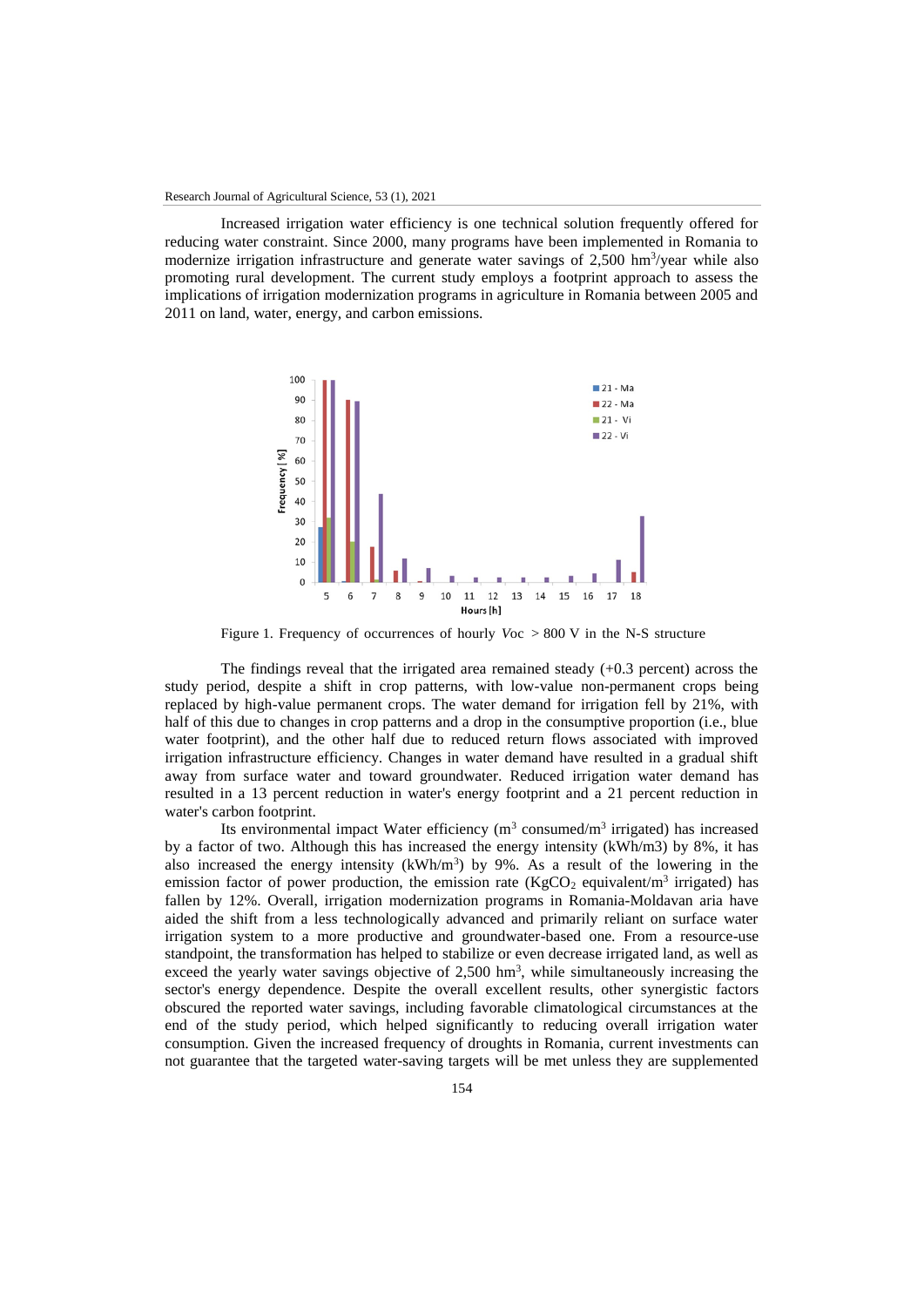with additional measures such as limiting irrigated land and/or imposing limitations on waterintensive crops. (WILLAARTS ET AL, 2019).

Irrigated agriculture has a significant environmental impact. It is vital to provide extensive analyses beyond the strictly technical domain in order to reduce negative consequences and increase good outcomes. In this study, was used multi-criteria analysis methodologies to apply a methodology for identifying priorities in implementing irrigation plans on a specific case study area in the Orljava River sub-catchment area in Poega - Slavonia County, Croatia. Orljava - Londa, Pleternica, Ovcare, and Tretanovci are five possible irrigation areas, and Venje - Hrnjevac) were examined using five separate criteria: environmental protection, water-related (four sub-criteria), social, economic, and temporal criteria, all of which were given various weights (weight) (figure 1).

The goal of this study was to confirm the efficacy of using six multi-criteria analysis (MCA) methods (the most commonly used: PROMETHEE, AHP, ELECTRE TRI, and the less commonly used: DEXi, PRIME, and PCA) in determining irrigation priorities, present models for input data preparation, apply certain methods, and compare the results on the chosen case study area. During the research, the adequacy of the methodologies was established.

The Ovcare area was identified as the most appropriate for irrigation development by five of the six MCA approaches (i.e., it has priority in implementing the irrigation plan). Orljava - London has more advantages than other regions, according to one of the six methodologies (AHP). Except for PCA, all MCA approaches identified Venje - Hrnjevac as the least advisable (last to be implemented) option. The findings of this study corroborate those of a recently published study on the use of MCA to solve water management issues. (KARLEUŠA et. al, 2019).



Figure 2. Presentation of results of DEXi application for Scenario 1: result based on evaluation of all criteria, and result for two criteria (KARLEUŠA ET. AL, 2019)

Freshwater supplies have been severely strained as a result of climate change, drought and water resource competition, and urbanization. As a result, alternative water sources are being promoted as a strategic option for increasing water supplies and protecting river systems more frequently.

Ricart et al., conducted a screening on publications that study the possibilities of reusing wastewater in agriculture. The results of this study are presented in Figure 3.

Water shortages and stress, food security challenges for growing populations, and environmental contamination from poor wastewater disposal have all been identified by the World Health Organization as driving forces for worldwide wastewater reuse. (RICART ET AL, 2019).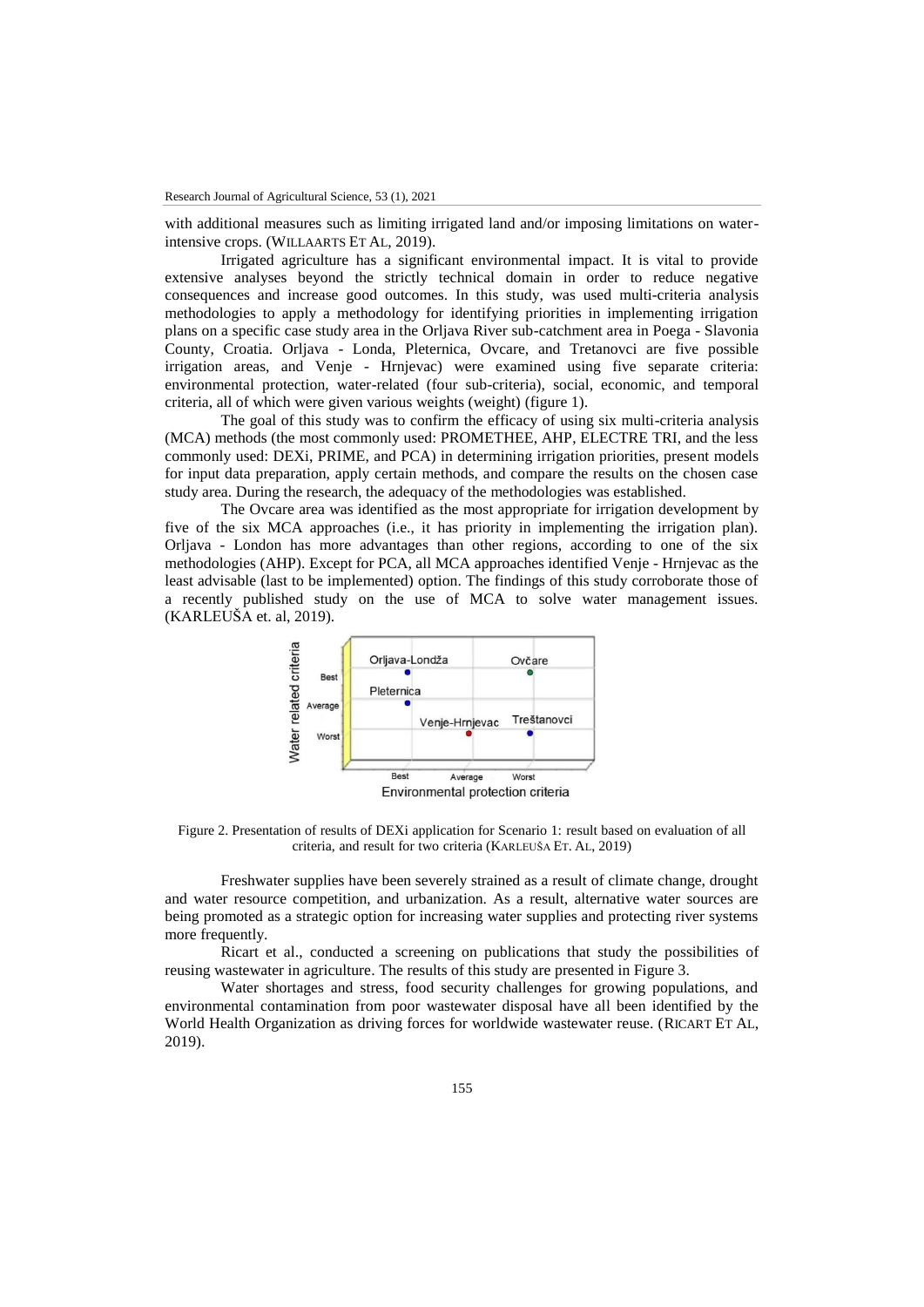

Figure 3. Geographic analysis of selected publications by typology, year of publication, source and author's discipline. Adapted from Sattler et al. (RICART ET AL, 2019).

WIDL stands for water-saving irrigation development level, and it refers to appraising a water-saving region fairly and accurately based on an examination of all aspects impacting water-saving irrigation development. The scientific planning direction to irrigation work is based on the evaluation of regional WIDL. (ZHAO ET AL, 2019).

Natural circumstances such as hydrogeology, channel soil, irrigation soil, crop species, irrigation district management and maintenance, farmer water use habits, and water price policy vary by region, resulting in varied engineering innovations, economic benefits, and water price policies, environmental benefits, as well as the level of development of watersaving irrigation in different regions. Although many studies have focused on evaluating watersaving irrigation technology or overall advantages, there has been little study on evaluating the regional level of water-saving irrigation development (WIDL). WIDL refers to determining a water-saving or high-efficiency water-saving region based on an examination of all elements impacting water-saving irrigation development in a reasonable and correct manner.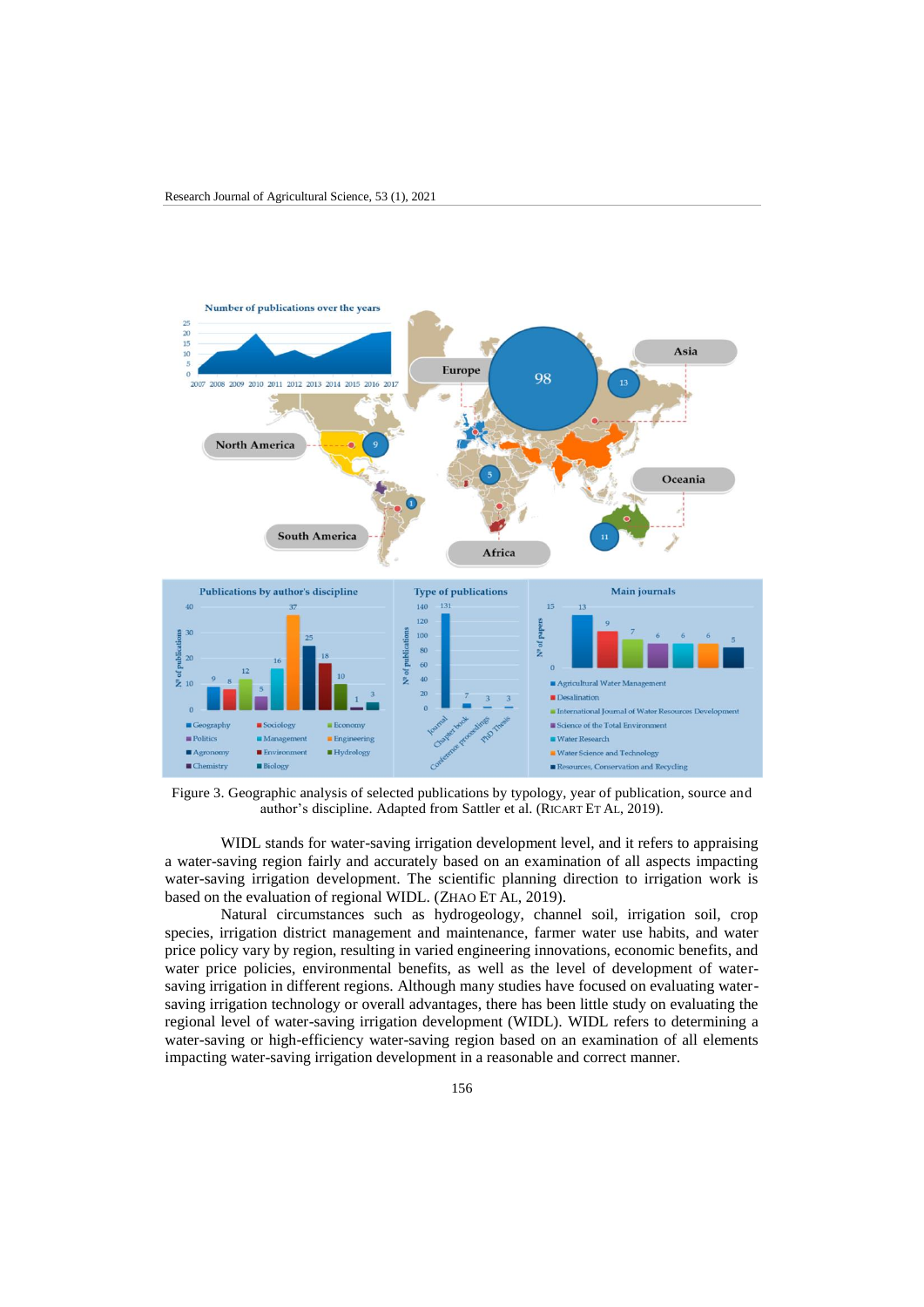Due to climate change, economic growth, and a growing population, water is becoming increasingly scarce in northeastern Romania. Improving the efficiency of water use in agriculture is critical for inland river basins in dry and semi-arid climates to increase their socio-economic productivity. The efficiency of maize irrigation water use (IWUE) is assessed using household data gathered in Moldova, which is located in the north-central section of the Prut meadow, using a stochastic border analysis. The impact of influencing factors was investigated further, particularly participatory irrigation management (MIP) through water user associations (WUAs). The estimated average technical efficiency (TE) and IWUE of maize production are 0.74 and 0.24, respectively, according to the findings. Irrigation management has a very low level of engagement. The amount of the MIP's impact on the IWUE is quite tiny, according to empirical studies, despite the fact that it is significantly positive. Households that attended WUA meetings had an IWUE that was only 0.002 percent greater than those who did not. WUAs do not achieve the desired results. WUAs do not achieve the desired results. As a result, it is critical to alter the existing approach of operating WUAs in order to make them more open, fair, and inclusive of farmers. Furthermore, we discover that the price of water, the source of irrigation water, irrigation technology adoption, farmer education, and agricultural experience all have a considerable positive impact on IWUE. (ZHOU ET AL, 2017)

Drought, rising floods, and sediment movement intensify landscape-scale water concerns across northeastern Romania and many other land-based regions around the world. Less winter precipitation and warmer temperatures reduce snowpack storage, resulting in decreased spring runoff and shorter flow times for downstream water users. The historical overlap and suppression of fires corresponding to climate conditions that began at the end of the 19th century are responsible for the landscape losses of deep soils and plant cover in this region. Rain and melting snow can no longer be kept by the soil and released gradually over the year; instead, they flee instantly after floods, causing catastrophic flows and severe erosion. As the vegetation in the highlands declines, the hydrological energy in the valley bottoms rises, increasing the purification of plant and soil along the canal's bottoms and condensing the valley flows (figure 4). Flooding in many river networks was historically more linked to richer floodplains.



Figure 4. The dynamics of flood flow connections to the landscape are significant drivers of watershed conditions. (MAXWELL ET AL, 2019)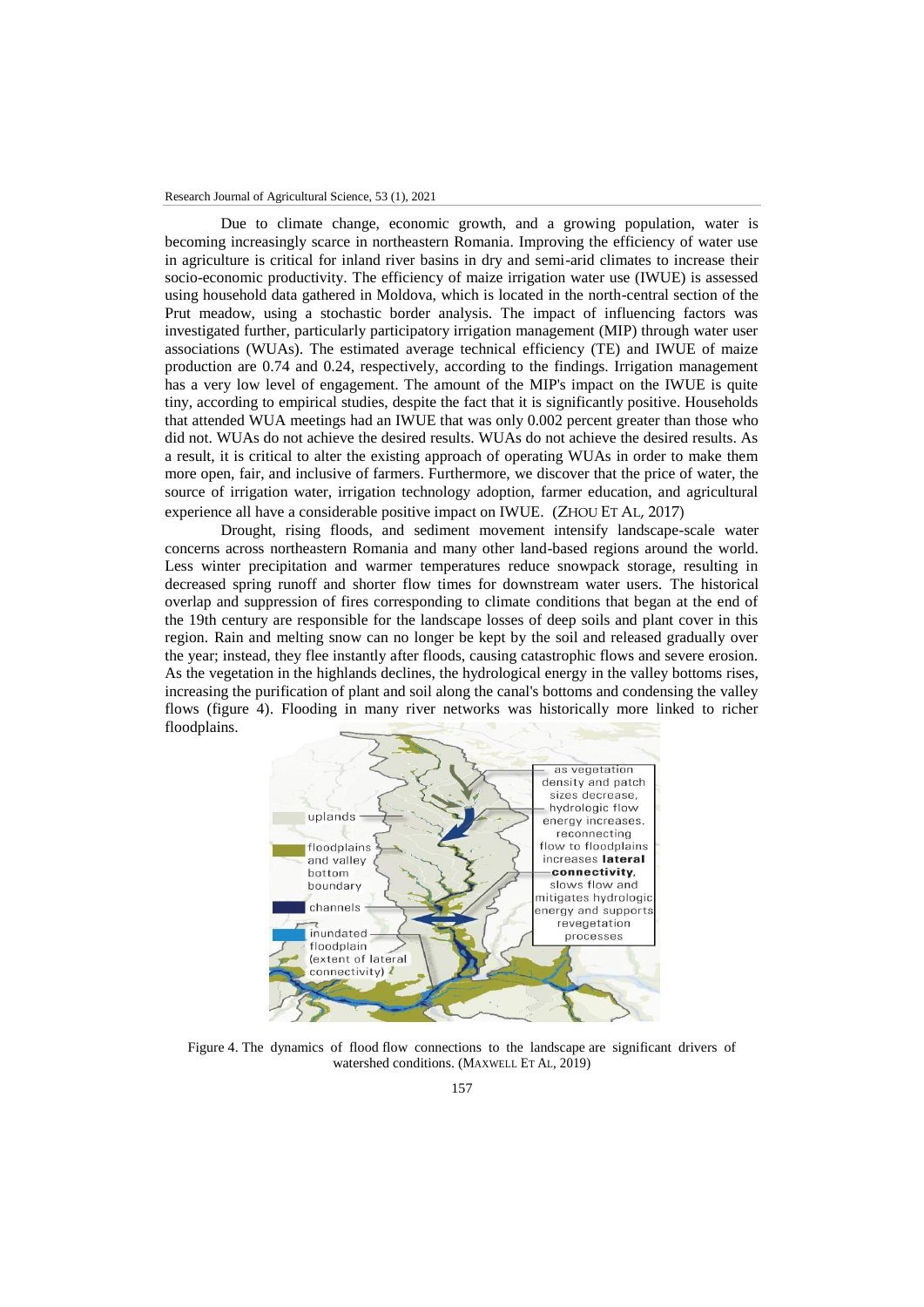The number of persons employed in agriculture production as a primary source of income is substantially higher than in other industries. Agriculture accounts for around 67 percent of total global water usage, which is the largest when compared to industry (25 percent) and homes (8 percent). The primary goal of agricultural production is to ensure that humanity has enough food and raw materials.

Chernykh et al. (2021) created a map of the mainland that indicates regions that have irrigation systems, are irrigated, or have been set aside for groundwater irrigation (figure 5).



Figure 5. Irrigation fields on the mainland map:  $1 -$  areas without irrigation;  $2 -$  areas equipped with irrigation systems using ground water (AEI GW); 3 – areas actually irrigated with ground water (AAI  $GW$ ;  $4$  – areas designated for irrigation with possible use of ground water (IWWD GW);  $5$  – areas equipped with irrigation systems using surface water. (CHERNYKH ET AL, 2021)

Large-scale irrigation projects, which are frequently built in floodplains, overestimate technological expertise and natural-hazard control, and are especially vulnerable to floods, yet there has been little research on the impact of floods on irrigation operations. Using a transdisciplinary approach developed in the Chokwe irrigation scheme during the post-flood recovery period 2013, the impact of floods on the scheme was analyzed, with a focus on maintenance. The flood catastrophe has allowed for a rethinking of maintenance methods by reconsidering the relationships and duties among the players in this large-scale irrigation project. However, the system's robustness can only be improved if the improvements increase the capacity for collective action.

The capacity of large-scale irrigation schemes to retain their performance over time is an important policy problem because to the significant expenditure necessary for their design, construction, and maintenance. It is critical for them to be able to adapt to a changing environment, regardless of technological advances, macropolitical economic transformations, or climate change. (DUCROT ET AL., 2019)

The crops used have a high value-added and maximize the value of irrigation water, according to the agro-economic analysis. Due to the new irrigation technology introduced, which limited water percolation to the aquifer, the environmental impact resulted in an average decrease of 2.59 m in the static level of groundwater. (MOURADI ET AL, 2018)

Water-management infrastructure, such as dams, diversions, and levees, provides vital societal benefits such as energy, flood management, and water supply, but it is also a major contributor to the deterioration of freshwater ecosystems and the services they provide. (OPPERMAN ET AL, 2019)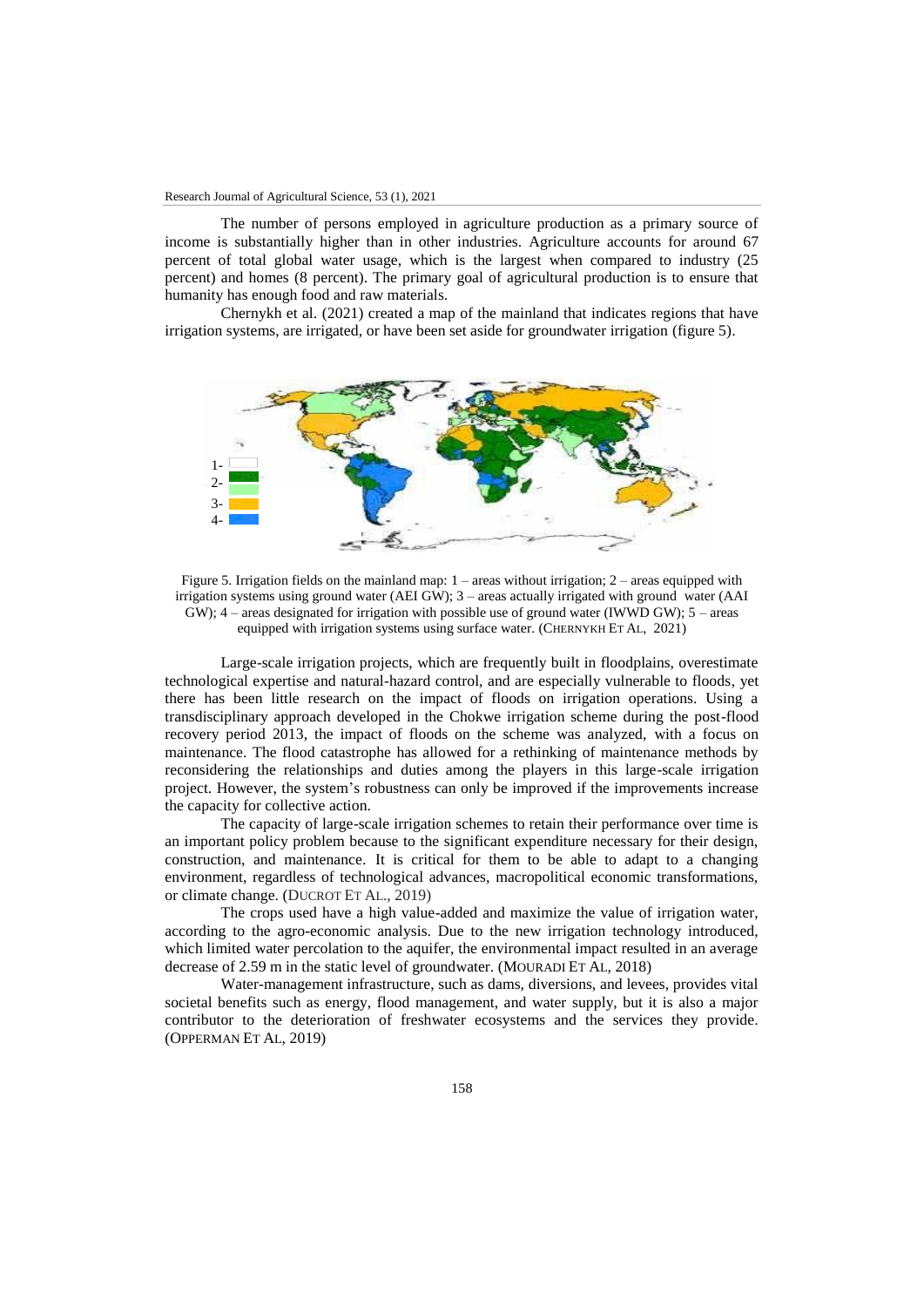Water resources availability has a direct impact on a country's economy and the growth of key production processes, such as agriculture, irrigation, and food production, as well as energy generation and water supply. An adequate management of water resources has an impact on regional economic and social development because it stimulates the economy by expanding the ability to deliver water for numerous applications, directly affecting the generation of jobs and improving the population's quality of life. (MORENO-PIZANI, 2021)

Despite the availability of appropriate technologies, economic, political, legal, social, and environmental constraints frequently obstruct stakeholders, particularly decision makers, from realizing the potential of existing solutions. This research examines six topics: policy and institutions, the economy, society, water management, legislation, and the environment.

The process of purifying wastewater to turn it into water that can be used for beneficial purposes is known as water reclamation. (OERTLÉ ET.AL., 2020)

In certain agricultural regions, Water User Associations (WUAs) administer irrigation services and hydraulic networks, as well as supply and deliver irrigation water to connected farmers. These agencies may be funded by financial earnings from associated users, with possible assistance from national or local governments, to operate vast water networks and manage irrigation services. The role of WUAs in managing agriculture's irrigation resources through a "participatory irrigation management" approach has been growing for several decades because this approach appears to be suitable for dealing with historical irrigation management problems, such as water scarcity and the fact that agriculture is the largest consumer of water.

The collective irrigation service's performance is frequently poor, indicating a lack of technical and financial sustainability. In terms of technical management, the irrigation service demonstrates a lack of justice and consistency in water distribution, and the water delivered to farms is frequently insufficient to meet crop irrigation needs. (ZEMA ET. AL, 2020)

#### **CONCLUSIONS**

The analytical study aims to highlight, interpret and present synthetically – having as a priority criterion the value and ability of solutions – the theoretical and experimental results of studies and research conducted and supported in an appreciable diversity of scientific and technical papers developed by specialists in the country and abroad.

The opportunity and necessity of the work derive from the synthetic interpretation, by categories of objectives and problems, of the directions of applicability in the hydroamelioration arrangements and especially to the irrigation systems, for their rehabilitation, refurbishment and modernization.

Sectors and sections of the hydrotechnical schemes remain uncovered, especially at the level of water distribution to agricultural crops and regarding the solutions for streamlining the irrigation-watering processes.

The final conclusions result from the partial analysis of the works. It is that most of the solutions and results have not yet been applied in hydro-amelioration systems, and those, very few, that have been applied did not have the appropriate operating conditions to prove their effectiveness. A representative sample of farmers was used to assess the performance of the localized irrigation system, reflecting the diversity of the research area.

### **BIBLIOGRAPHY**

CHERNYKH, A.G., 2021 - Use of centrifugal pumps with canned asynchronous motors in irrigation systems, Irkutsk State Agricultural University named after A.A. Ezhevsky,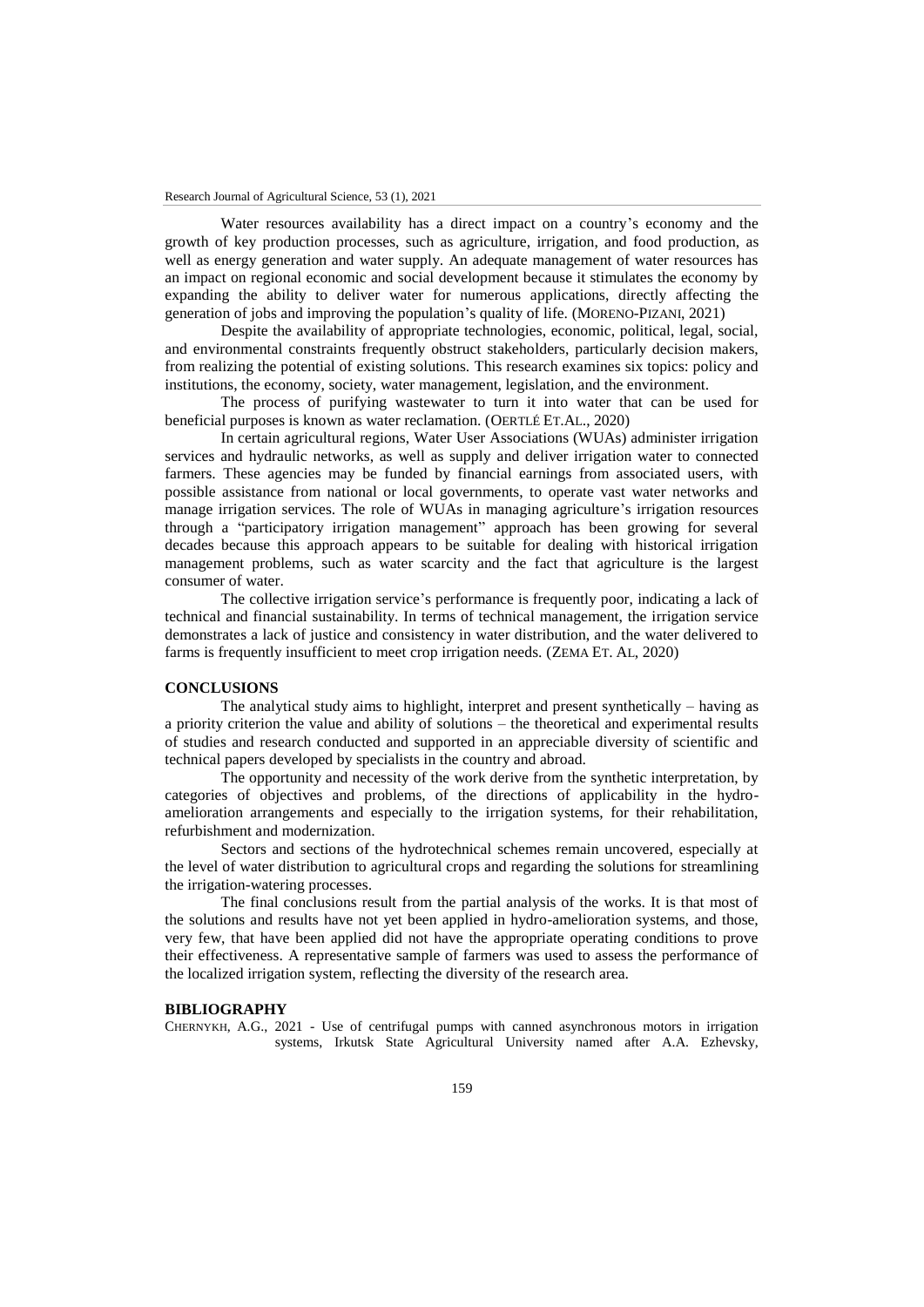Molodezhny, Irkutsk district, Irkutsk region, 664038, Russia, doi:10.1088/1755- 1315/659/1/012023.

- DUCROT, R., LEITE, M., 2018 Gentil C., Bouarfa S., Rollin D., Famba S., Strengthening the capacity of irrigation schemes to cope with flood through improved maintenance: a collaborative approach to analyse the case of Chókwè, Mozambique, Espaces et Sociétés, Rue Jean-François Breton, Montpellier 34398, France, DOI: 10.1002/ird.2229.
- GONÇALVES, M.J., 2020 Ferreira S., Nunes M., Eugénio R., Amador P., Filipe O., Duarte I.M., Teixeira M., Vasconcelos T., Oliveira F., Gonçalves M., Damásio H., Developing irrigation management at district scale based on water monitoring: study on Lis valley, Portugal, Agri Engineering Instituto Politécnico de Coimbra, Escola Superior Agrária de Coimbra, 3045-601 Coimbra, Portugal, doi:10.3390/agriengineering2010006.
- KARLEUŠA, B., HAJDINGER, A., TADIC´, L., 2019 The application of multi-criteria analysis methods for the determination of priorities in the implementation of irrigation plans, Faculty of Civil Engineering, University of Rijeka, doi:10.3390/w11030501.
- MAXWELL, C.M., LANGARUDI, S.P., FERNALD, A.G., 2019 Simulating a watershed-scale strategy to mitigate drought, flooding, and sediment transport in drylands, Systems, College of Agricultural, Consumer and Environmental Sciences, New Mexico, doi:10.3390/systems7040053.
- MORENO-PIZANI, M.A., 2021 Water management in agricultural production, the economy, and venezuelan society, Instituto de Pesquisas e Educação Continuada em Economia e Gestão de Empresas (PECEGE), Piracicaba, Brazil, doi: 10.3389/fsufs.2020.624066.
- MOURADI, A., YACINE, Z., HARTI, A., 2018 Study of the technical performance of localized irrigation and its environmental and agro- economic impact in the first areas of collective reconversion at the irrigated perimeter of the tadla - beni moussa perimeter of the west - Morocco, Sultan Moulay Slimane University, Beni Mellal, Morocco, Web of Conferences 37, 01009, doi.org/10.1051/e3sconf/20183701009.
- NARVARTE, L., ALMEIDA, R.H., CARRÊLO, I.B., RODRÍGUEZ, L., CARRASCO, L.M., MARTINEZ-MORENO, F., 2019 - On the number of pv modules in series for large-power irrigation systems, Energy Conversion and Management 186(2019)516-525, 1749- 016 Lisboa, Portugal.
- OERTLÉA, E., MUELLERA, S.R., 2020 Redouane choukr-allahb, atef jaouanic, decision support tool for water reclamation beyond technical considerations - egyptian, moroccan and tunisian case studies, Institute for Ecopreneurship, University of Applied Sciences and Arts Northwestern Switzerland, doi: 10.1002/ieam.4303.
- OPPERMAN, J.J., KENDY, E., BARRIOS, E., 2019 Securing environmental flows through system reoperation and management: lessons from case studies of implementation, World Wildlife Fund, Global Science, Washington, DC, United States, doi: 10.3389/fenvs.2019.00104.
- RICART, S., ANTONIO, M., RIBAS, A., 2019 Risk-yuck factor nexus in reclaimed wastewater for irrigation: comparing farmers' attitudes and public perception, Water and Territory Research Group, Interuniversity Institute of Geography, University of Alicante, doi:10.3390/w11020187.
- WILLAARTS, B.A., LECHÓN, Y, MAYOR, B., RÚA, C., GARRIDO, A., 2020 Cross-sectoral implications of the implementation of irrigation water use efficiency policies in Spain: a nexus footprint approach, Mitigation and Adaptation Strategies for Global Change, 20: 295- 315. 672 DOI 10.1007/s11027-013.
- ZEMA, D.A., FILIANOTI, P., D'AGOSTINO, D., LABATE A., LUCAS-BORJA, M.E., NICOTRA, A., ZIMBONE, S.M., 2020 - Analyzing the performances of water user associations to increase the irrigation sustainability: an application of multivariate statistics to a case study in Italy, Sustainability, Department Agraria, Mediterranea University of Reggio Calabria doi:10.3390/su12166327.
- ZHAO, L, ZHANG, L., CUI, N., LIANG, C., FENG, Y, 2019 The evaluation of regional water-saving irrigation development level in humid regions of southern China, State Key